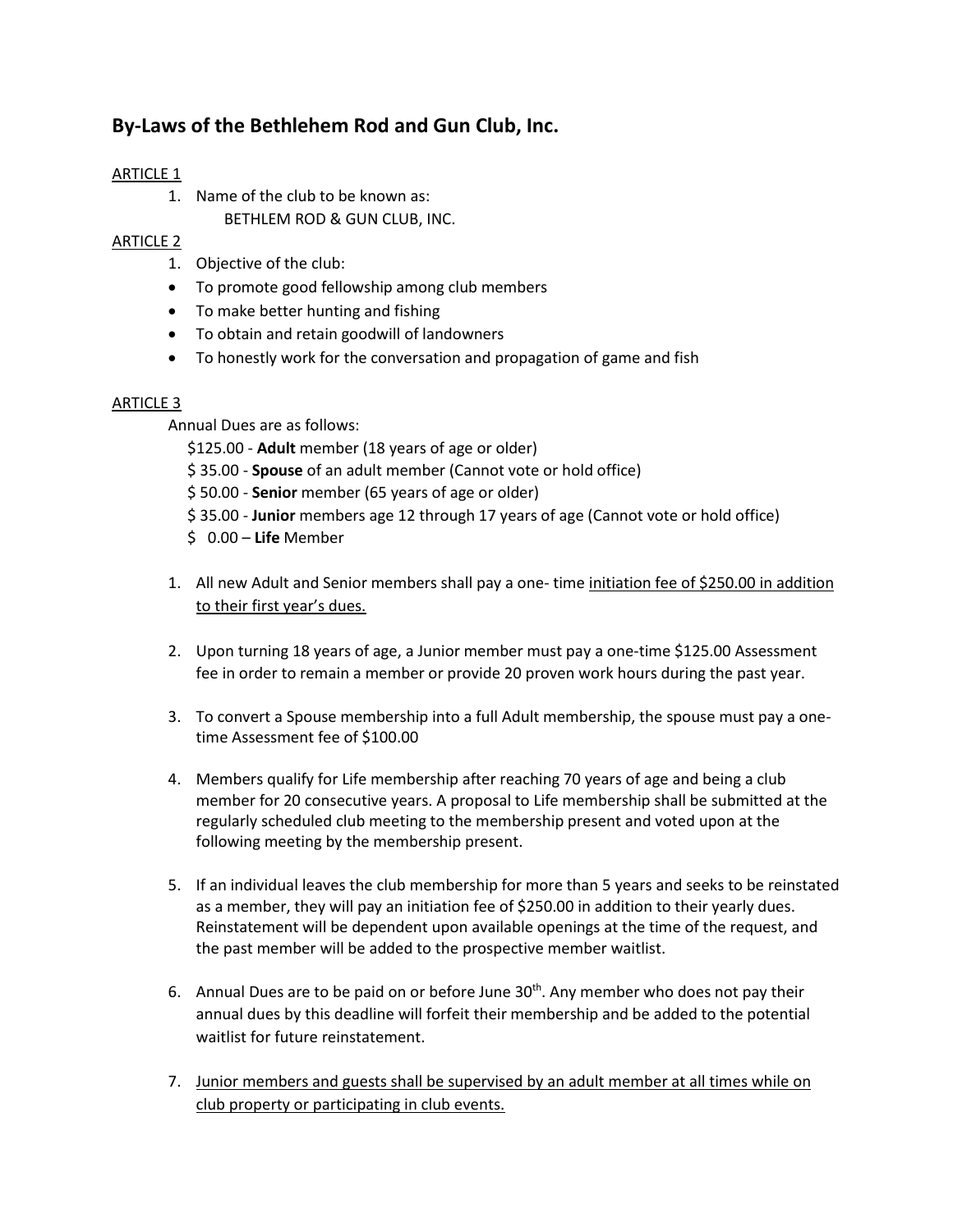### ARTICLE 4

- 1. Expenditures of \$251.00 or more must be approved by the Board of Directors. The President has the right to approve up to \$250.00 without the Board of Directors approval.
- 2. All monies generated by club functions must be turned over to the Financial Secretary or in his/her absence any club officer within thirty five days (35) of receiving such monies. A written receipt shall be issued by the officer accepting the monies.

#### ARTICLE 5

Meetings to be held the fourth Monday of each month *except* May which will be held the third Monday and November and December, when there will be no meeting. Special meetings can be called as needed.

Board of Directors will meet a minimum of 5 times per year, with the dates to be determined by the Board.

A quorum of one-tenth of the total number of votes entitled to be cast by the membership, plus two Officers in good standing is required for any membership meeting.

These BY-LAWS are subject to amendment or amendments. All proposed amendment(s) are to be discussed at one regular club meeting and voted on at the next regular meeting. Changes to the BY-LAWS require an acceptance vote of 2/3 present at the meeting.

All matters, excluding bylaws, voted on by the membership shall be determined by simple majority vote.

#### ARTICLE 6

Officers shall be: President Vice President Financial Secretary Recording Secretary Treasurer 7 Board of Directors

Officers are elected annually at the October meeting by members present at the meeting. No absentee or proxy ballots are allowed.

Nominations for club officers are taken at the September meeting and voted on the October meeting.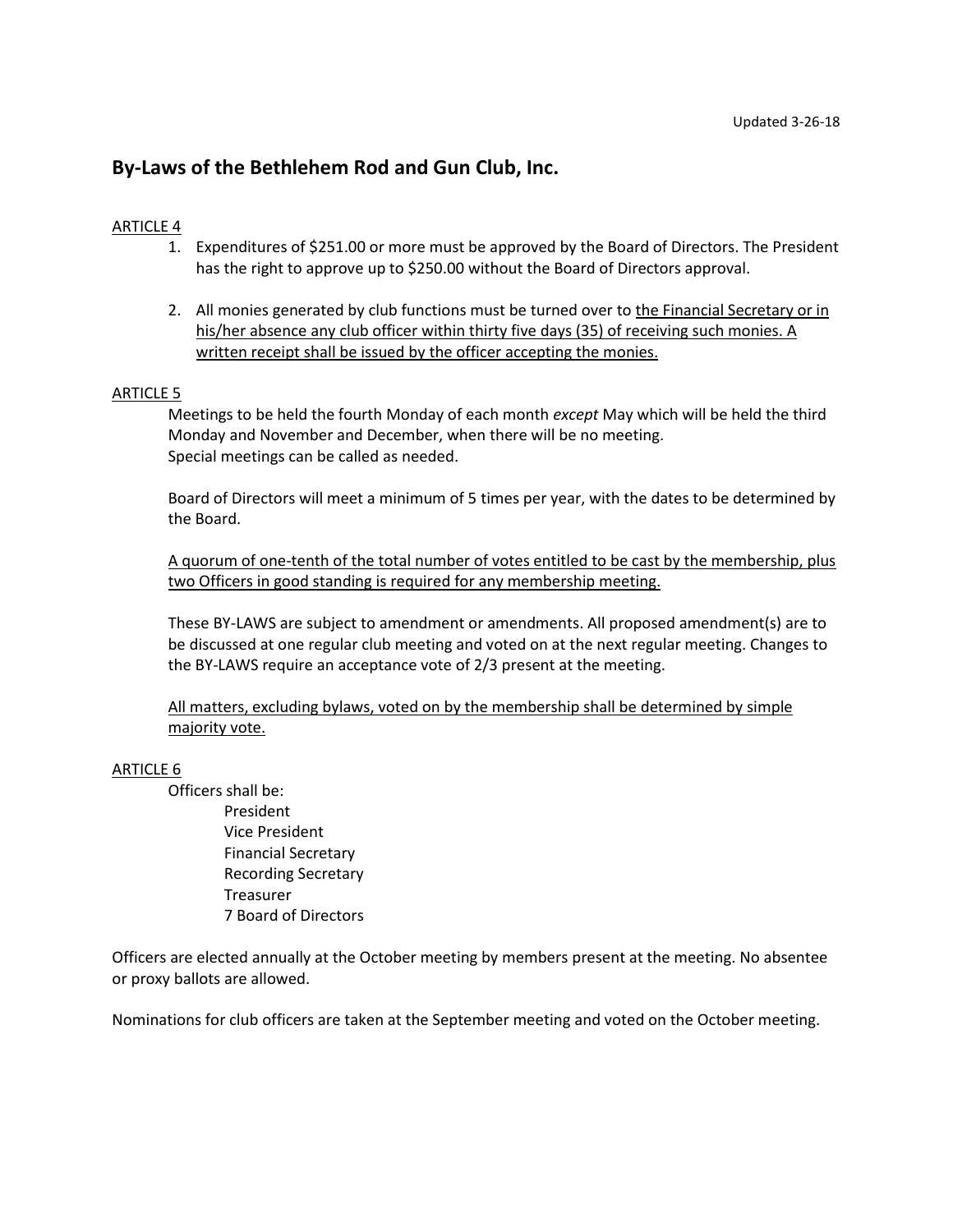Proposed candidates for Office must be a member in good standing for at least two years, and have attended 50% of the current years (Jan-Sept) monthly meetings.

If a qualified member has been nominated for an open Officer/ Director position, no exceptions for unqualified members shall be allowed.

In the event of no qualified member being nominated for an open position, exceptions to the requirements shall be made by a majority vote of the members present at the September meeting when the nominations are made.

A nominating committee consisting of three (3) members shall review proposed candidates for eligibility and notify the current Officers, the proposed candidates, and the club members of any concerns.

Voting will be by secret ballot, collected by the Nominating Committee, and the results announced to the members present. Immediately following the election of officers at the October meeting, the officers and Directors shall assume their duties.

Candidates for the Board of Directors positions will be pooled. The club membership present at the October meeting will vote for their top among the candidates, and those with the most votes will be elected.

Once elected to office, an Officer of the club should attend 50% of the regular club meetings and 75% of the Board of Directors meetings.

An Officer or member of the Board of Directors member cannot miss three (3) consecutive regularly scheduled Board meetings. Removal from office will be decided upon by the remaining club Officers.

Vacancies: All vacancies in office shall be filled at the next regular club meeting by a majority of the members present and voting. The newly elected officer shall hold office for the remainder of the term and will be eligible for re-election at the next election for the term of office.

The term of office for regular Officers will be for 1 year.

All Board of Director terms of office will be two (2) years.

The office of President has a five (5) year maximum for consecutive years of service by any individual.

### ARTICLE 7

1. Duties of the Officers:

**President**: Shall conduct meetings, appoint committee chairmen and vote in a case of a tie vote.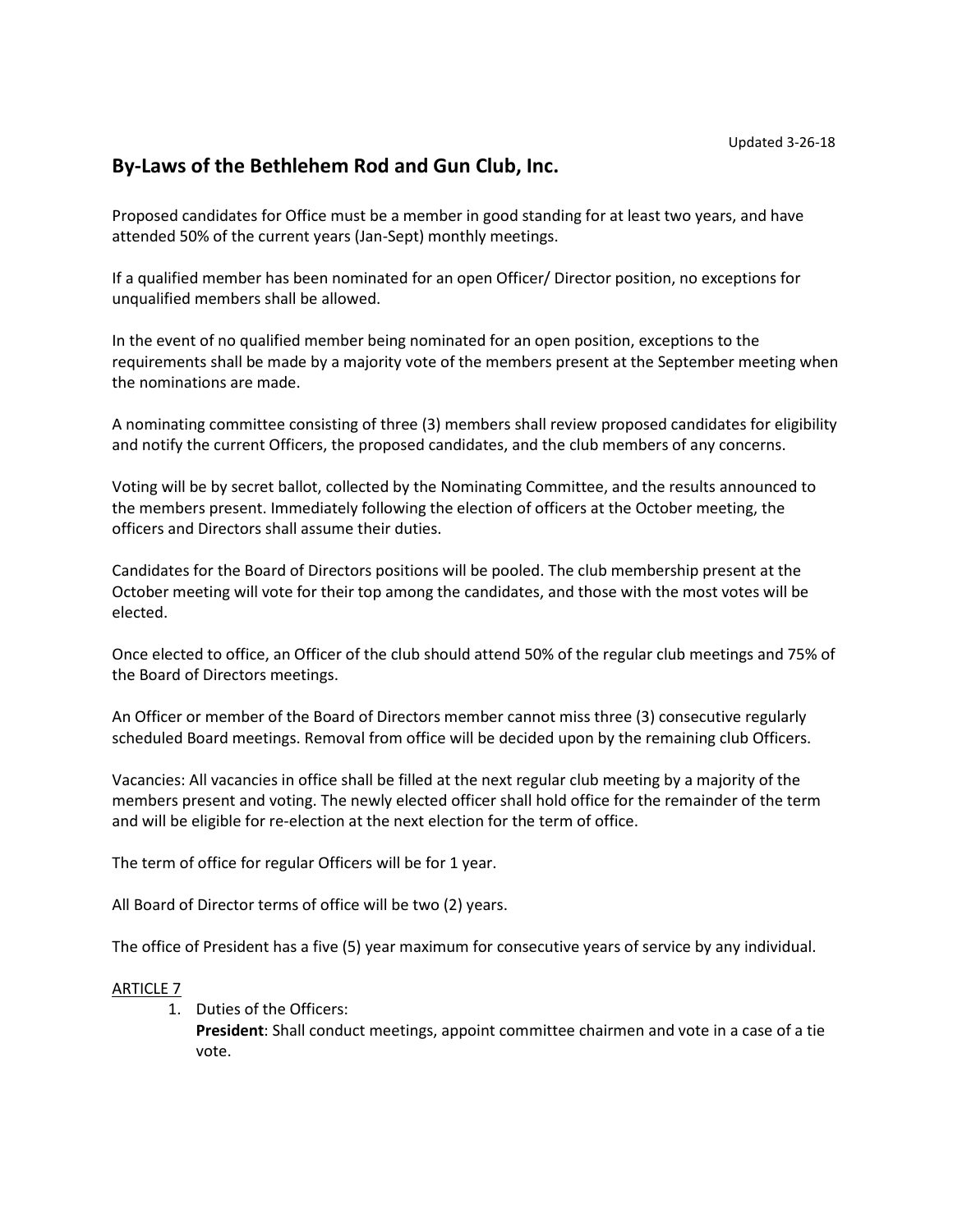**Vice President**: Shall perform the duties of the President in the absence or incapacity of the President.

Updated 03-26-18

## **By-Laws of the Bethlehem Rod and Gun Club, Inc.**

**Financial Secretary**: Shall collect all dues and receive all monies paid to and/or generated by the Club and shall keep an accurate accounting thereof. Shall report and remit to the Treasurer all monies received for the period starting from the previous report date and ending not more than two days prior to each monthly meeting. Shall collect all membership dues and keep accurate records thereof. Shall maintain a waitlist of prospective members with completed applications of file to be admitted on a first come, first serve basis as membership openings become available. Shall notify prospective members of membership openings.

**Recording Secretary**: Shall record all minutes of the club and Board of Directors meetings and mail all notices and new correspondence pertaining to the club.

**Treasurer:** Shall receive from the Financial Secretary all monies received by that Officer, deposit same in the club account and keep an accurate account of the club finances and shall report same at each monthly meeting. He shall, upon proper resolution approved by the club members, pay all indebtedness of the club properly incurred. The Treasurer is empowered to pay all bills approved by the club or when due.

**Board of Directors**: Shall consist of the Officers and Directors. The Chairman of the Board will responsible for conducting the Board of Directors meetings. The Board of Directors shall develop and be responsible for the annual budget to be presented to the membership at the January meeting; shall audit the books of the Treasurer and Financial Secretary annually during the month of October prior to the October meeting; shall suggest activities for the promotion of good will among the membership and the club in the whole; shall assist and monitor committee and activity chairpersons. A Chairman of the Board will be elected by the Board of Directors at the  $1<sup>st</sup>$  Board meeting after the annual elections.

#### ARTICLE 8

New memberships can be accepted in the months of January and July and other times as recommended and approved by the Board of Directors. Each application for membership must be endorsed by a member in good standing who will serve as Sponsor. A Sponsor must have been a member in good standing for at least (1) year prior to sponsoring a new member.

Provided open membership slots are available and candidate has been notified of an opening, each candidate seeking membership is to apply in person on the night of the monthly meeting and will be introduced. A vote will be held at the following regular Club meeting to consider the candidate for membership. The proposed member and Sponsor must be present at both meetings and no impromptu sponsorships allowed. Three (3) negative votes disqualify the applicant.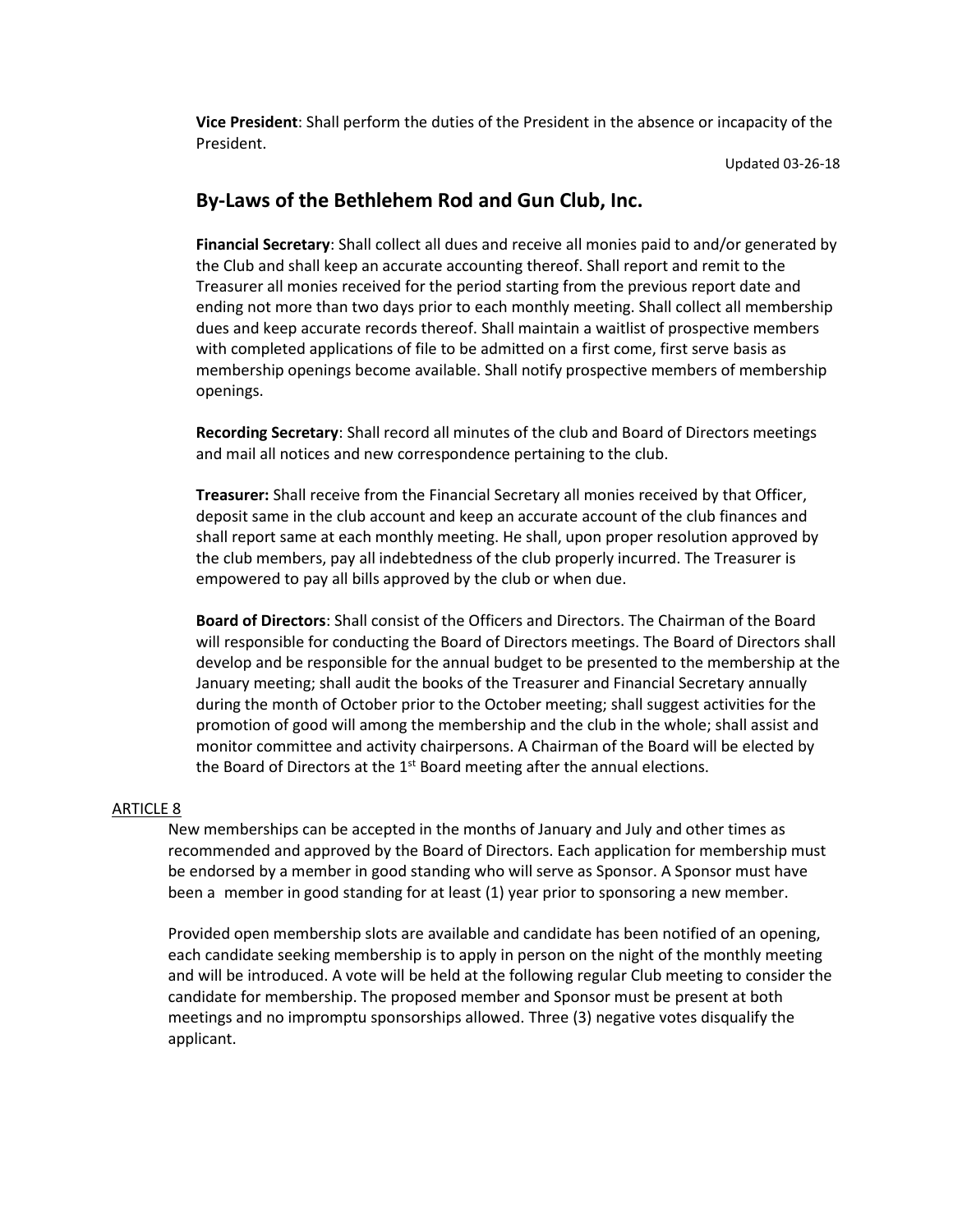All sponsors must brief new members on the rules and regulations of the club. Copies of the rules and regulations will be available from the Recording Secretary and will be posted in the club house.

Updated 03-26-18

## **By-Laws of the Bethlehem Rod and Gun Club, Inc.**

It is recommended that the club members join the National Rifle Association (NRA). Please apply for membership or renew existing membership through the Club.

### ARTICLE 9

All members must perform eight (8) work hours which must be recorded by a work party leader or pay \$10.00 per hour not works. This money is due when the next year's due are paid.

Senior members are required to perform four (4) work hours.

### ARTICLE 10

Any person accepted to membership in the month of May or June is to be given a paid up membership for the next club year.

Any person accepted to membership in the months of January, February, March, or April shall pay one-half currents dues, full assessment charges and initial fees.

### ARTICLE 11

Membership is to be closed at 300, exclusive of Landowners, Life members, Junior members, Senior members, Spouse members, and active military personnel. Senior membership is to be closed at 150, except in the condition of conversion from Adult to Senior membership upon the Adult turning age 65.

### ARTICLE 12

No items are to be removed from the clubhouse or club property without prior notification and approval of a club officer.

### ARTICLE 13

A button or card will be provided for members. Members are **required** to display their button at all times. *Should a member loan his or her button to anyone, that member will be expelled from the club.*

### ARTICLE 14

1. Complaints against Officers or members will be given to the Board of Directors in writing who will investigate and resolve the complaint.

### ARTICLE 15

1. These BY-LAWS go into effect immediately, and a copy will be distributed to each member.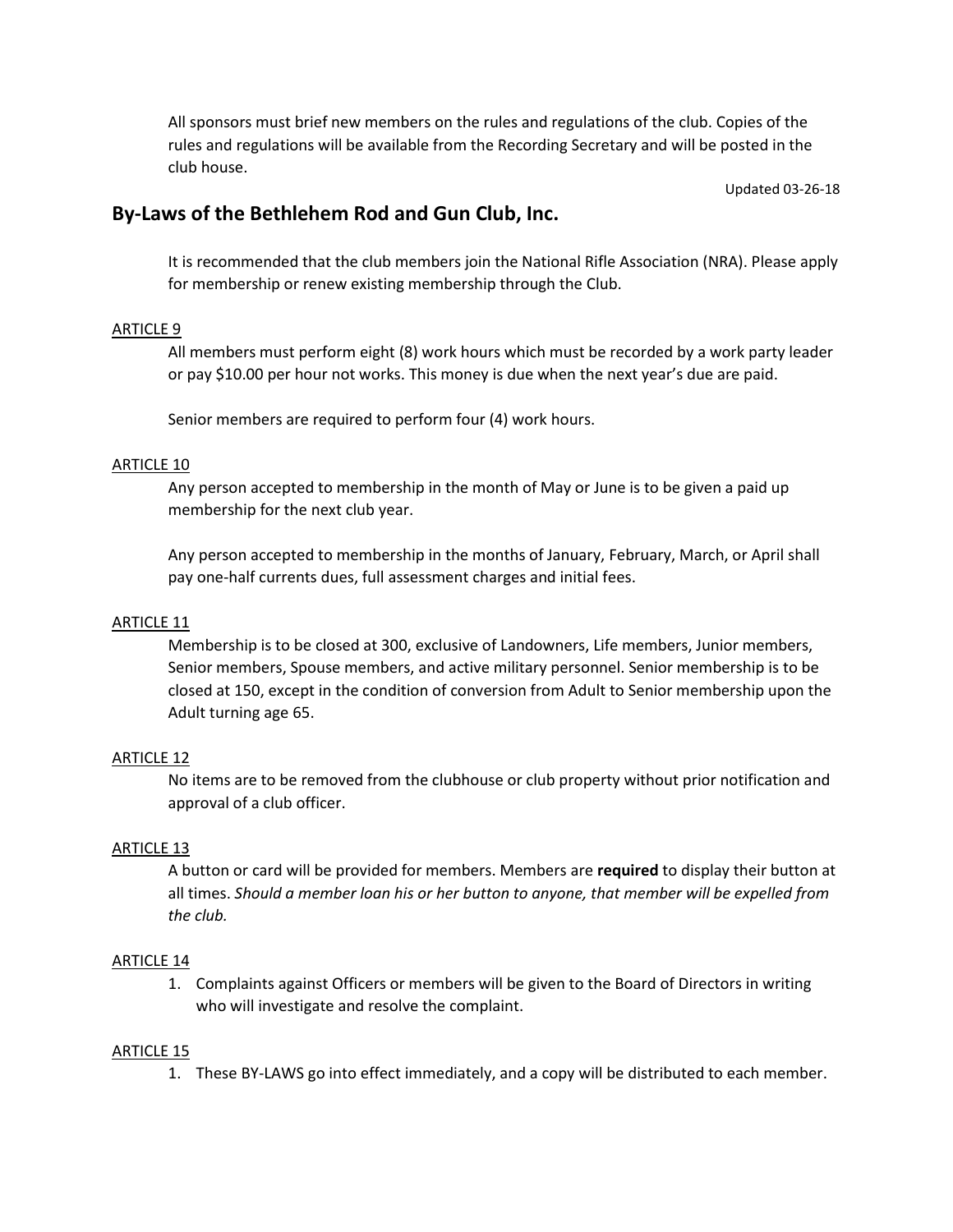### ARTICLE 16

- 1. Any member in good standing who violates any of the above By-Laws or Conservation Laws will be **expelled** from the club.
- 2. Standard of Conduct: Members and Guests- No member shall, through their actions, conduct or tumultuous behavior, endanger the safety, welfare, interest of, or in any way cause harm to the Club or any of its members.

### ARTICLE 17

1. All meetings will be conducted under Roberts Rules of Order.